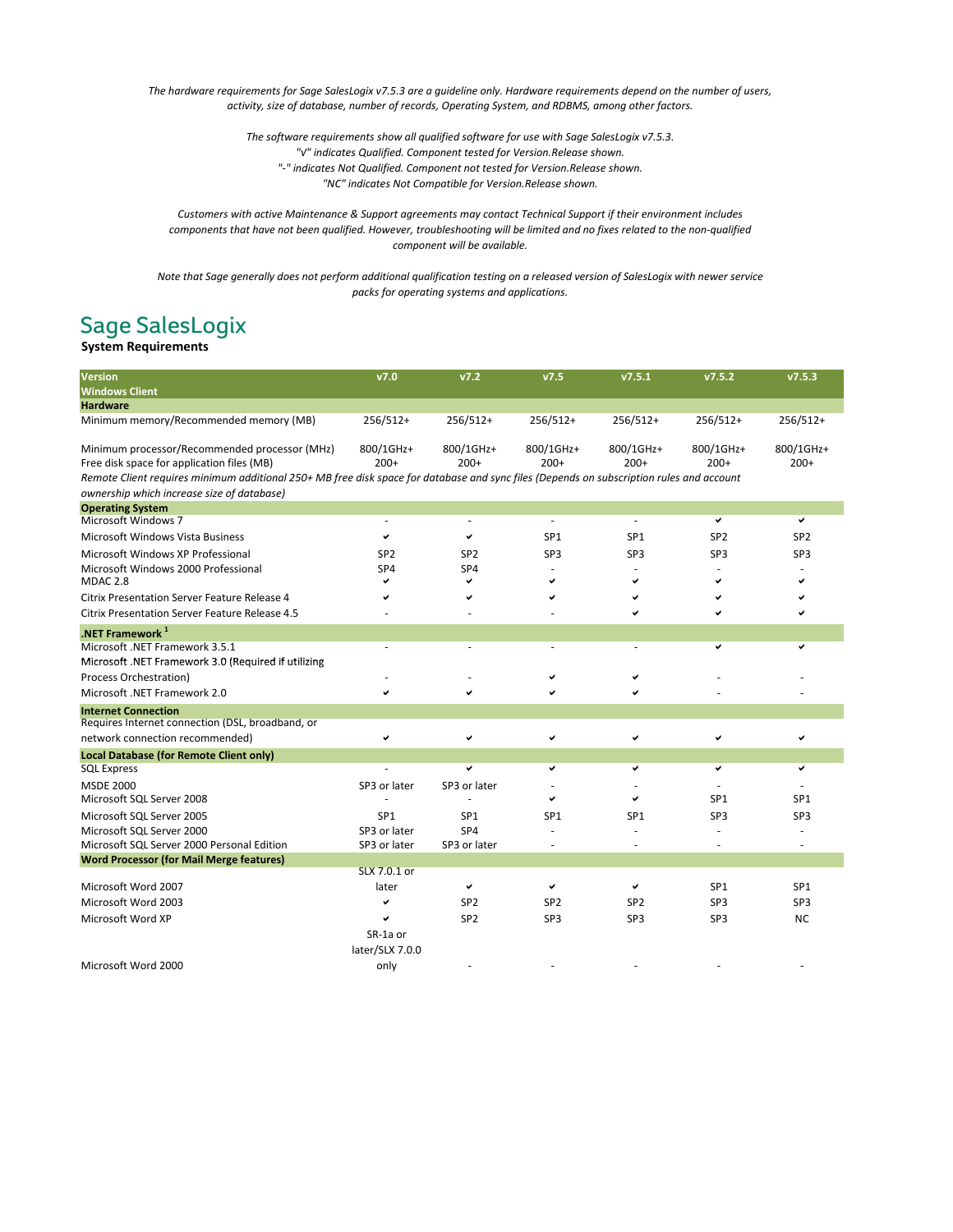## Sage SalesLogix<br>System Requirements

| Version                                                                           | v7.0             | V7.2             | v7.5            | v7.5.1          | v7.5.2          | v7.5.3          |
|-----------------------------------------------------------------------------------|------------------|------------------|-----------------|-----------------|-----------------|-----------------|
| <b>Email</b>                                                                      |                  |                  |                 |                 |                 |                 |
| Microsoft Outlook 2007 (Workgroup or Corporate                                    | SLX 7.0.1 or     |                  |                 |                 |                 |                 |
| mode, not Internet-only mode)                                                     | later            | ✓                | ✓               | ✓               | ✔               |                 |
| Microsoft Outlook 2003 (Workgroup or Corporate                                    |                  |                  |                 |                 |                 |                 |
| mode, not Internet-only mode; Word is not                                         |                  |                  |                 |                 |                 |                 |
| recommended as e-mail editor with Outlook)                                        |                  | SP <sub>2</sub>  | SP <sub>2</sub> | SP <sub>2</sub> | SP <sub>2</sub> | SP <sub>2</sub> |
| Microsoft Outlook XP (Workgroup or Corporate mode,                                |                  |                  |                 |                 |                 |                 |
| not Internet-only mode)                                                           | ✓                | SP <sub>2</sub>  | SP3             | SP <sub>3</sub> | SP <sub>3</sub> | <b>NC</b>       |
| Microsoft Outlook 2000 (Workgroup or Corporate                                    | SR-1a or         |                  |                 |                 |                 |                 |
| mode, not Internet-only mode; Word is not                                         | later/SLX 7.0.0  |                  |                 |                 |                 |                 |
| recommended as e-mail editor with Outlook)                                        | only             |                  |                 |                 |                 |                 |
| SalesLogix Mail Client (Supports Internet mail, Lotus                             |                  |                  |                 |                 |                 |                 |
| Notes R5 in Office mode and GroupWise 5.5 and 6.0)                                | ✔                | ✓                |                 |                 |                 |                 |
| <b>Reporting</b>                                                                  |                  |                  |                 |                 |                 |                 |
| Crystal Reports Professional                                                      | XI <sub>R2</sub> | XI <sub>R2</sub> | XI R2 SP3       | XI R2 SP3       | XI R2 SP3       | XI R2 SP3       |
| Fax                                                                               |                  |                  |                 |                 |                 |                 |
| <b>Microsoft Fax Service</b>                                                      | ✓                | ✓                | ✓               | v               | $\checkmark$    | ✓               |
| <b>Browser</b>                                                                    |                  |                  |                 |                 |                 |                 |
| FireFox $3.x^2$                                                                   |                  |                  |                 | ✓               |                 |                 |
| Microsoft Internet Explorer 8.x                                                   |                  |                  |                 |                 |                 |                 |
|                                                                                   | SLX 7.0.1 or     |                  |                 |                 |                 |                 |
| Microsoft Internet Explorer 7.x                                                   | later            | ✓                |                 |                 |                 |                 |
| Microsoft Internet Explorer 6.0.x                                                 | ✓                |                  |                 | SP <sub>1</sub> | SP <sub>1</sub> | <b>NC</b>       |
| Microsoft Internet Explorer 5.5                                                   | ✓                |                  |                 |                 |                 |                 |
| Sync to Personal Information Managers (PIM) using Intellisync for Sage SalesLogix | SLX 7.0.1 or     |                  |                 |                 |                 |                 |
| Microsoft Outlook 2007                                                            | later            | ✓                |                 |                 |                 |                 |
|                                                                                   | SR-1a or         |                  |                 |                 |                 |                 |
|                                                                                   | later/SLX 7.0.0  |                  |                 |                 |                 |                 |
| Microsoft Outlook 2000                                                            | only             |                  |                 |                 |                 |                 |
| Microsoft Outlook XP                                                              | ✔                | SP <sub>2</sub>  | SP3             | SP <sub>3</sub> | SP <sub>3</sub> | <b>NC</b>       |
| Microsoft Outlook 2003 (SR-1a or later required)                                  |                  | SP <sub>2</sub>  | SP <sub>2</sub> | SP <sub>2</sub> | SP <sub>2</sub> | SP <sub>2</sub> |
| Lotus Notes 8.0 (Office mode)                                                     |                  |                  |                 |                 | м               |                 |
| Lotus Notes 7.0 (Office mode)                                                     |                  |                  |                 |                 |                 |                 |
| Lotus Notes 6.5 (Office mode)                                                     |                  |                  |                 |                 |                 |                 |
|                                                                                   |                  |                  |                 |                 |                 |                 |
| Lotus Notes 5.x (Office mode)                                                     |                  |                  |                 |                 |                 |                 |
| Novell GroupWise 5.5 (Export from Sage SalesLogix to                              |                  |                  |                 |                 |                 |                 |
| GroupWise Only)                                                                   |                  |                  |                 |                 |                 |                 |

*Once you have synchronized from Sage SalesLogix to any of the PIMs above, you may now sync to any device supported by those PIMs including RIM Blackberry and other compatible devices.*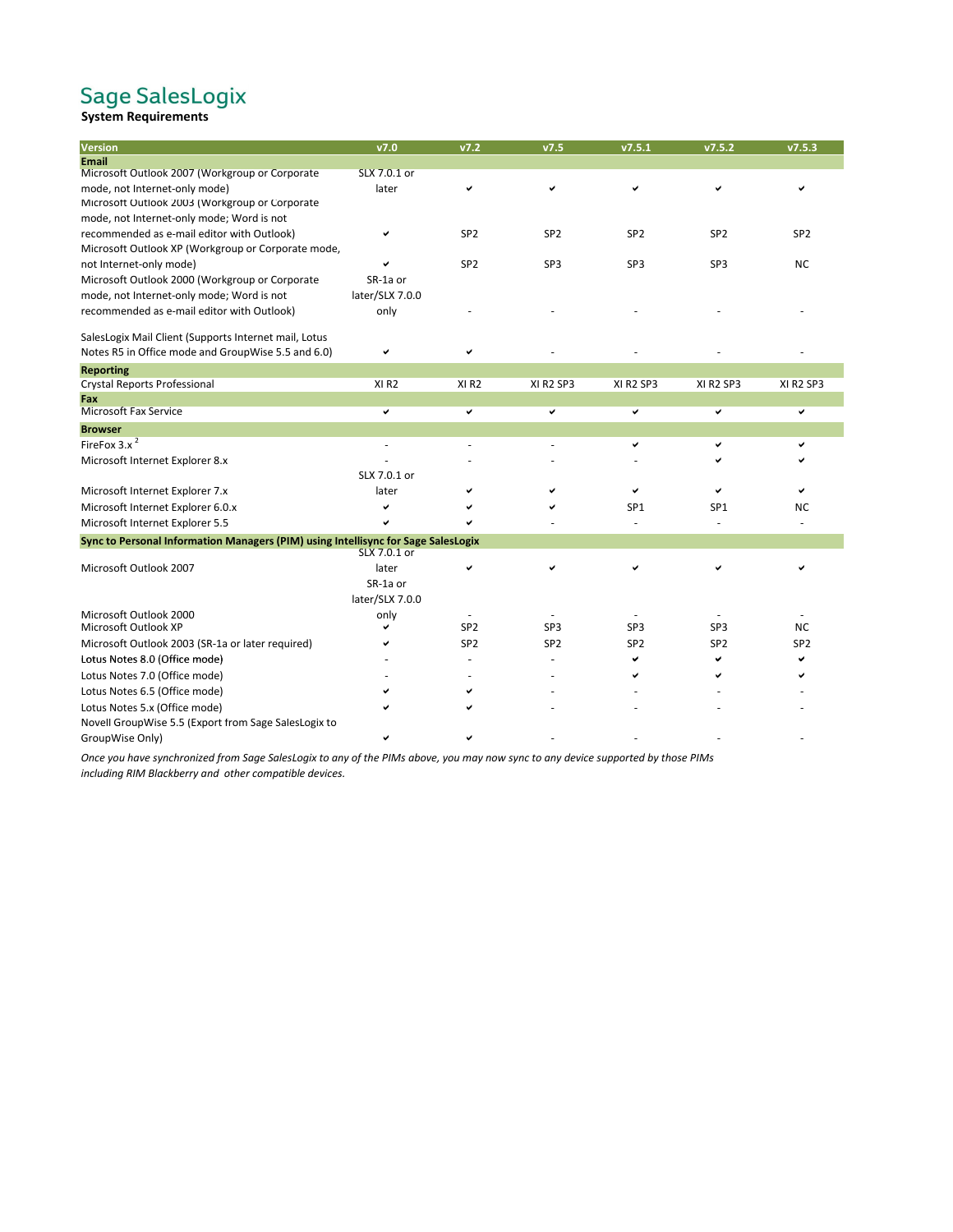# Sage SalesLogix<br>system Requirements

| Version                                            | v7.0            | v7.2            | v7.5            | v7.5.1          | v7.5.2          | v7.5.3          |
|----------------------------------------------------|-----------------|-----------------|-----------------|-----------------|-----------------|-----------------|
| <b>Web Client</b>                                  |                 |                 |                 |                 |                 |                 |
| <b>Browser</b>                                     |                 |                 |                 |                 |                 |                 |
| FireFox $3.x^2$                                    |                 |                 |                 | ✓               | ✓               | ✓               |
| Microsoft Internet Explorer 8.x                    |                 |                 |                 |                 |                 |                 |
|                                                    | SLX 7.0.1 or    |                 |                 |                 |                 |                 |
| Microsoft Internet Explorer 7.x                    | later           |                 | ◡               | ✓               |                 |                 |
| Microsoft Internet Explorer 6.0.x                  |                 |                 | ✓               | SP <sub>1</sub> | SP <sub>1</sub> | <b>NC</b>       |
| Microsoft Internet Explorer 5.5                    | ✓               |                 |                 |                 |                 |                 |
| <b>Internet Connection</b>                         |                 |                 |                 |                 |                 |                 |
| Requires Internet connection (DSL, broadband, or   |                 |                 |                 |                 |                 |                 |
| network connection recommended)                    | ✓               | ✓               | ✔               | ✓               |                 |                 |
| <b>Word Processor (for Mail Merge features)</b>    |                 |                 |                 |                 |                 |                 |
|                                                    | SLX 7.0.1 or    |                 |                 |                 |                 |                 |
| Microsoft Word 2007                                | later           | ✓               | ◡               |                 | SP <sub>1</sub> | SP <sub>1</sub> |
| Microsoft Word 2003                                | ✓               | SP <sub>2</sub> | SP <sub>2</sub> | SP <sub>2</sub> | SP3             | SP3             |
| Microsoft Word XP                                  | ✓               | SP <sub>2</sub> | SP <sub>3</sub> | SP <sub>3</sub> | SP <sub>3</sub> | <b>NC</b>       |
|                                                    | SR-1a or        |                 |                 |                 |                 |                 |
|                                                    | later/SLX 7.0.0 |                 |                 |                 |                 |                 |
| Microsoft Word 2000                                | only            |                 |                 |                 |                 |                 |
| <b>Email</b>                                       |                 |                 |                 |                 |                 |                 |
| Microsoft Outlook 2007 (Workgroup or Corporate     | SLX 7.0.1 or    |                 |                 |                 |                 |                 |
| mode, not Internet-only mode)                      | later           |                 | ✓               |                 |                 |                 |
| Microsoft Outlook 2003 (Workgroup or Corporate     |                 |                 |                 |                 |                 |                 |
| mode, not Internet-only mode; Word is not          |                 |                 |                 |                 |                 |                 |
| recommended as e-mail editor with Outlook)         | ✓               | SP <sub>2</sub> | SP <sub>2</sub> | SP <sub>2</sub> | SP <sub>2</sub> | SP <sub>2</sub> |
| Microsoft Outlook XP (Workgroup or Corporate mode, |                 |                 |                 |                 |                 |                 |
| not Internet-only mode)                            |                 | SP <sub>2</sub> | SP <sub>3</sub> | SP <sub>3</sub> | SP <sub>3</sub> | <b>NC</b>       |
| Microsoft Outlook 2000 (Workgroup or Corporate     | SR-1a or        |                 |                 |                 |                 |                 |
| mode, not Internet-only mode; Word is not          | later/SLX 7.0.0 |                 |                 |                 |                 |                 |
| recommended as e-mail editor with Outlook)         | only            |                 |                 |                 |                 |                 |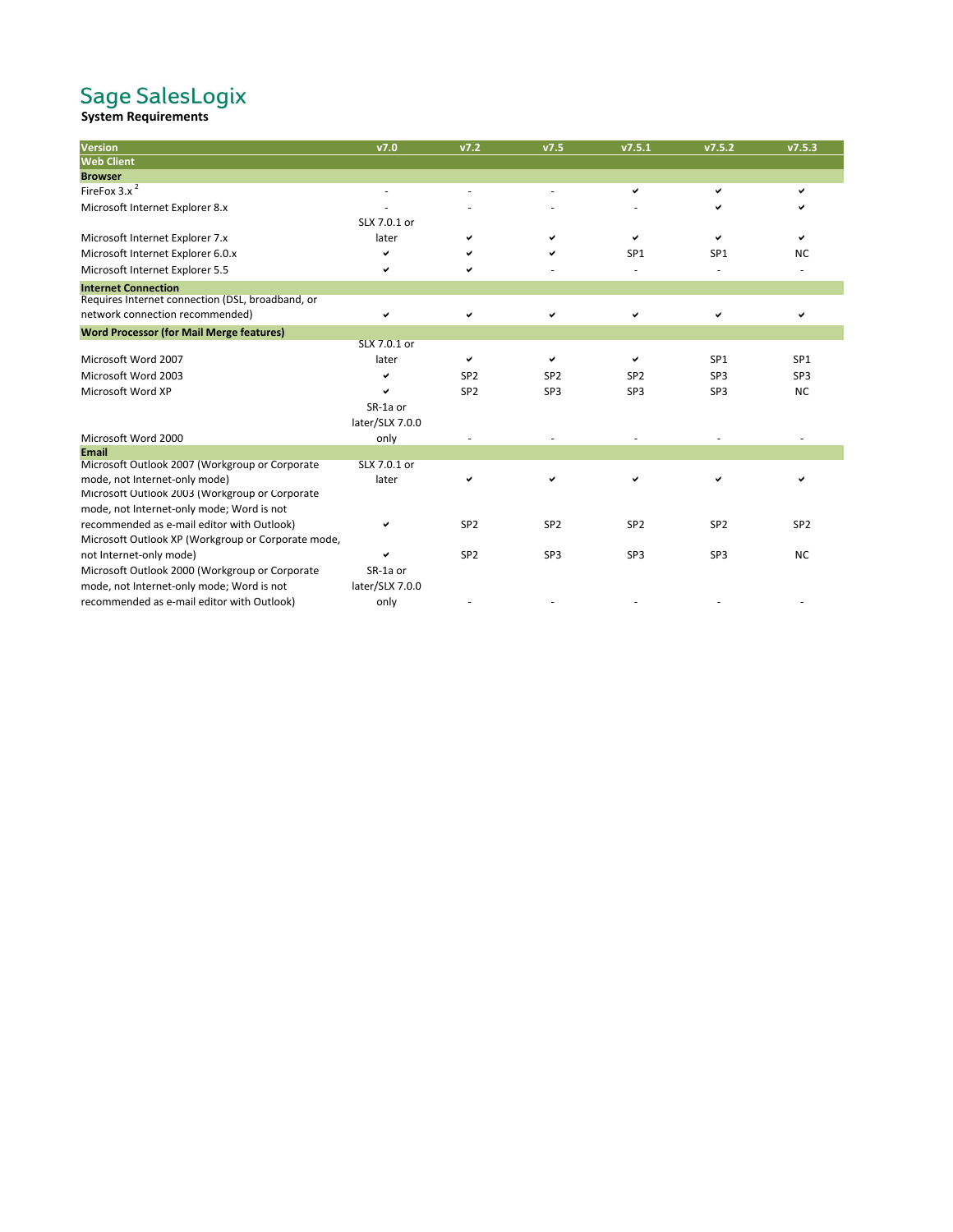# Sage SalesLogix<br>system Requirements

| <b>Version</b>                                      | V7.0 | V7.2 | v7.5            | v7.5.1          | v7.5.2          | v7.5.3          |
|-----------------------------------------------------|------|------|-----------------|-----------------|-----------------|-----------------|
| <b>Disconnected Web Client</b>                      |      |      |                 |                 |                 |                 |
| <b>Hardware</b>                                     |      |      |                 |                 |                 |                 |
| Minimum memory/Recommended memory (MB)              |      |      | 512/1GB+        | 512/1GB+        | 512/1GB+        | 512/1GB+        |
| Minimum processor/Recommended processor (MHz)       |      |      | 800/1.5GHz+     | 800/1.5GHz+     | 800/1.5GHz+     | 800/1.5GHz+     |
| Free disk space for application files (MB)          |      |      | $1000+$         | $1000+$         | $1000+$         | $1000+$         |
| <b>Operating System</b>                             |      |      |                 |                 |                 |                 |
| <b>Microsoft Windows 7</b>                          |      |      |                 |                 | ✓               | ✓               |
| Microsoft Windows Vista Business                    |      |      | SP <sub>1</sub> | SP <sub>1</sub> | SP <sub>2</sub> | SP <sub>2</sub> |
| Microsoft Windows XP Professional                   |      |      | SP3             | SP3             | SP3             | SP <sub>3</sub> |
| <b>MDAC 2.8</b>                                     |      |      | ✔               | ✔               | ✔               | ✓               |
| <b>Browser</b>                                      |      |      |                 |                 |                 |                 |
| FireFox $3.x^2$                                     |      |      |                 | ✔               | ✓               | ✓               |
| Microsoft Internet Explorer 8.x                     |      |      |                 |                 |                 |                 |
| Microsoft Internet Explorer 7.x                     |      |      |                 | ✔               |                 | ✓               |
| Microsoft Internet Explorer 6.0.x                   |      |      |                 | SP <sub>1</sub> | SP <sub>1</sub> | <b>NC</b>       |
| Microsoft Internet Explorer 5.5                     |      |      |                 |                 |                 |                 |
| .NET Framework                                      |      |      |                 |                 |                 |                 |
| Microsoft .NET Framework 3.5.1                      |      |      |                 |                 | ✓               | ✓               |
| Microsoft .NET Framework 3.0 (Required if utilizing |      |      |                 |                 |                 |                 |
| Process Orchestration)                              |      |      |                 |                 |                 |                 |
| Microsoft .NET Framework 2.0                        |      |      |                 | ✔               |                 |                 |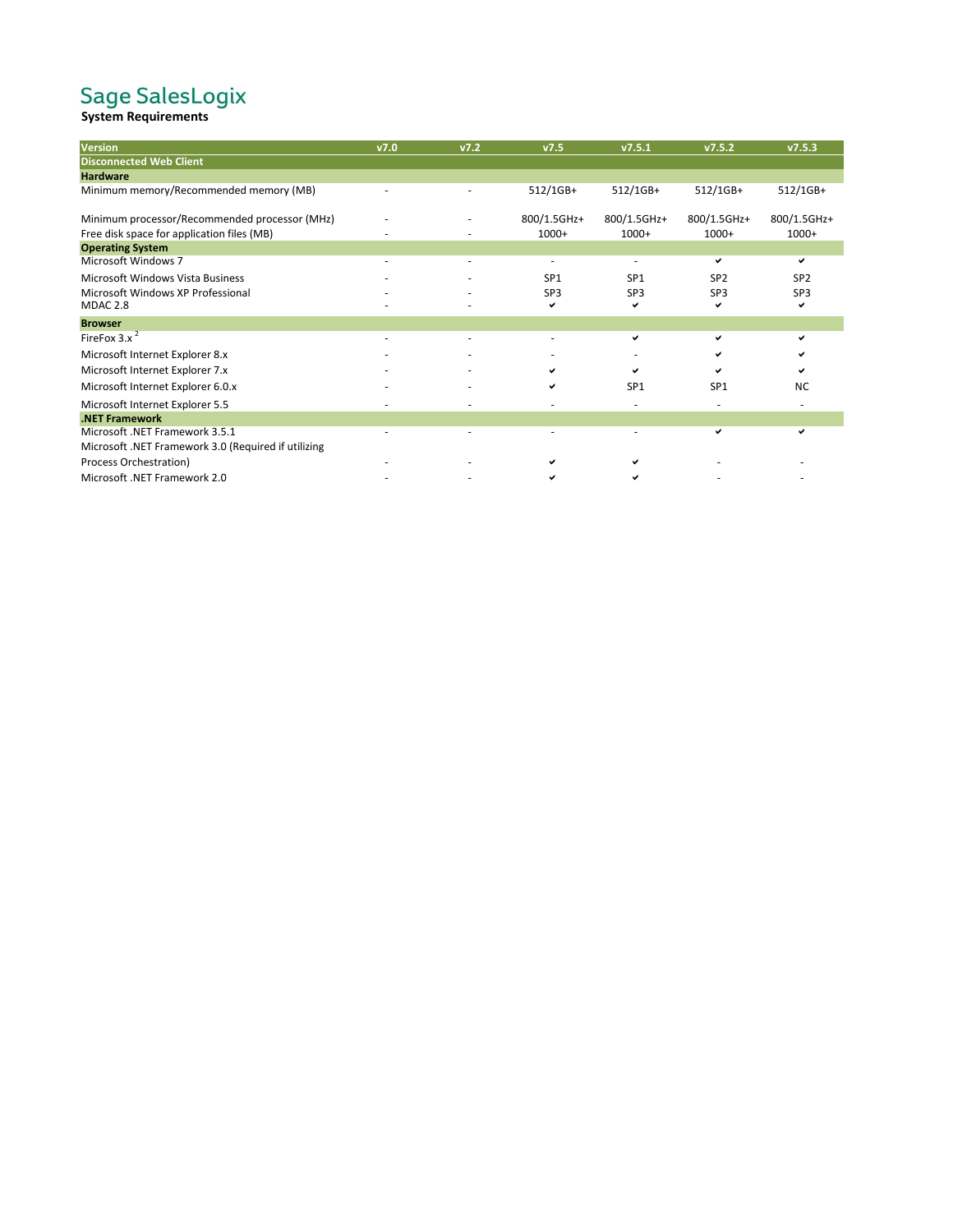# Sage SalesLogix<br>system Requirements

| Version                                                    | v7.0             | v7.2             | v7.5            | v7.5.1          | v7.5.2          | v7.5.3          |
|------------------------------------------------------------|------------------|------------------|-----------------|-----------------|-----------------|-----------------|
| <b>Administrative Workstation</b>                          |                  |                  |                 |                 |                 |                 |
| <b>Hardware</b>                                            |                  |                  |                 |                 |                 |                 |
| Minimum memory/Recommended memory (MB)                     | $256/512+$       | 256/512+         | $512/1G+$       | $512/1G+$       | $512/1G+$       | $512/1G+$       |
| Recommended memory for Architect Customization             |                  |                  |                 |                 |                 |                 |
| and Development (MB)                                       | $1GB+$           | $1GB+$           | $1GB+$          | $1GB+$          | $1GB+$          | $1GB+$          |
| Minimum processor/Recommended processor (MHz)              | 800/1GHz+        | 800/1GHz+        | 800/1GHz+       | 800/1GHz+       | 800/1GHz+       | 800/1GHz+       |
| Free disk space for application files (MB)                 | $500+$           | $500+$           | $500+$          | $500+$          | $500+$          | $500+$          |
| <b>Operating System</b>                                    |                  |                  |                 |                 |                 |                 |
| Microsoft Windows 7                                        |                  |                  | ×.              | ä,              | ✓               | ✓               |
| Microsoft Windows Vista Business                           | ✓                | ✓                | SP <sub>1</sub> | SP <sub>1</sub> | SP <sub>2</sub> | SP <sub>2</sub> |
| Microsoft Windows XP Professional                          | SP <sub>2</sub>  | SP <sub>2</sub>  | SP <sub>3</sub> | SP <sub>3</sub> | SP3             | SP3             |
| Microsoft Windows 2000 Professional                        | SP4              | SP4              |                 |                 |                 |                 |
| MDAC <sub>2.8</sub>                                        | ◡                | ✓                | ✔               | ✓               | ✓               | ✓               |
| <b>Word Processor (for Mail Merge template management)</b> |                  |                  |                 |                 |                 |                 |
|                                                            | SLX 7.0.1 or     |                  |                 |                 |                 |                 |
| Microsoft Word 2007                                        | later            | ✓                | ✓               | ✓               | SP <sub>1</sub> | SP <sub>1</sub> |
| Microsoft Word 2003                                        | ✓                | SP <sub>2</sub>  | SP <sub>2</sub> | SP <sub>2</sub> | SP <sub>3</sub> | SP3             |
| Microsoft Word XP                                          | ✓                | SP <sub>2</sub>  | SP3             | SP <sub>3</sub> | SP3             | <b>NC</b>       |
|                                                            | SR-1a or         |                  |                 |                 |                 |                 |
|                                                            | later/SLX 7.0.0  |                  |                 |                 |                 |                 |
| Microsoft Word 2000                                        | only             |                  |                 |                 |                 |                 |
| <b>Reporting</b>                                           |                  |                  |                 |                 |                 |                 |
| Crystal Reports Professional                               | XI <sub>R2</sub> | XI <sub>R2</sub> | XI R2 SP3       | XI R2 SP3       | XI R2 SP3       | XI R2 SP3       |
| <b>Browser</b>                                             |                  |                  |                 |                 |                 |                 |
| FireFox $3.x^2$                                            |                  |                  |                 | ✔               | ✓               | ✓               |
| Microsoft Internet Explorer 8.x                            |                  |                  |                 |                 |                 |                 |
|                                                            | SLX 7.0.1 or     |                  |                 |                 |                 |                 |
| Microsoft Internet Explorer 7.x                            | later            | ✓                |                 | ✓               |                 | ✓               |
| Microsoft Internet Explorer 6.0.x                          | ✓                |                  | ✔               | SP <sub>1</sub> | SP <sub>1</sub> | <b>NC</b>       |
| Microsoft Internet Explorer 5.5                            | ✓                | ✓                |                 |                 |                 |                 |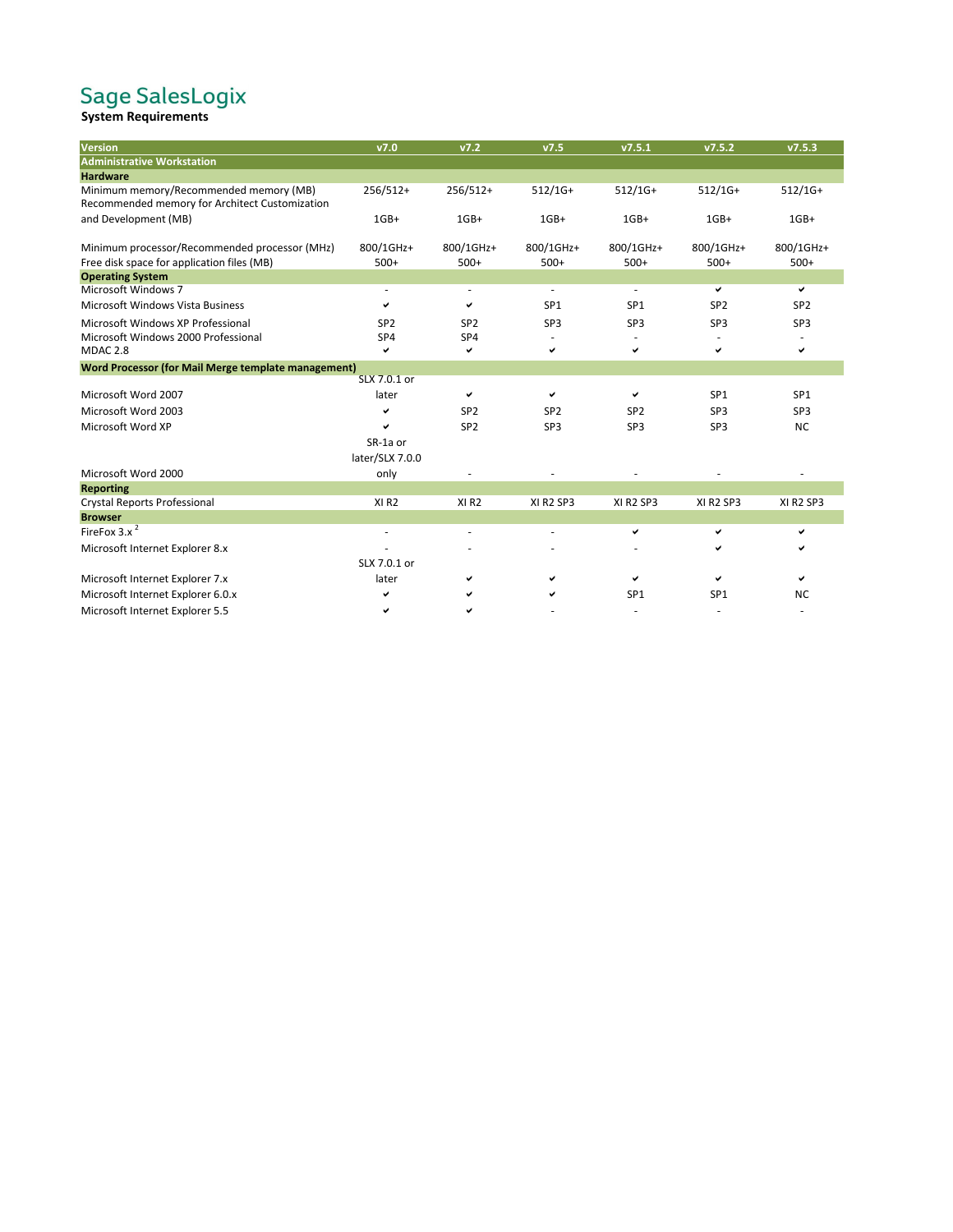## Sage SalesLogix<br>System Requirements

| <b>Version</b>                                        | V7.0            | V7.2            | V7.5            | V7.5.1          | V7.5.2          | V7.5.3          |
|-------------------------------------------------------|-----------------|-----------------|-----------------|-----------------|-----------------|-----------------|
| <b>Host Database Server<sup>3</sup></b>               |                 |                 |                 |                 |                 |                 |
| <b>Hardware</b>                                       |                 |                 |                 |                 |                 |                 |
| Minimum memory/Recommended memory (MB)                | 256/1GB+        | 256/1GB+        | 1GB/4GB+        | 1GB/4GB+        | 1GB/4GB+        | 1GB/4GB+        |
| Minimum processor/Recommended processor (MHz)         | $800/1.5G+$     | $800/1.5G+$     | $800/1.5G+$     | $800/1.5G+$     | $800/1.5G+$     | $800/1.5G+$     |
| Free disk space for application files (MB)            | $2000+$         | $2000+$         | $2000+$         | $2000+$         | $2000+$         | $2000+$         |
| <b>Operating System</b>                               |                 |                 |                 |                 |                 |                 |
| Microsoft Windows 2008 R2 Server                      |                 |                 |                 |                 | ◡               | ✓               |
| Microsoft Windows 2008 Server                         |                 |                 | ✔               | ✔               | SP <sub>2</sub> | SP <sub>2</sub> |
| Microsoft Windows 2003 Server                         | SP1 or later    | SP <sub>2</sub> | SP <sub>2</sub> | SP <sub>2</sub> | SP <sub>2</sub> | SP <sub>2</sub> |
| Microsoft Windows 2000 Server/Advanced Server         | SP <sub>4</sub> | SP4             |                 |                 |                 |                 |
| <b>MDAC 2.8</b>                                       |                 | ✓               | ◡               |                 |                 | ✓               |
| <b>Relational Database Management System (RDBMS)</b>  |                 |                 |                 |                 |                 |                 |
| Microsoft SQL Server 2008                             |                 |                 | ◡               | ✓               | SP <sub>1</sub> | SP <sub>1</sub> |
| Microsoft SQL Server 2005                             | SP <sub>1</sub> | SP <sub>1</sub> | SP <sub>1</sub> | SP <sub>1</sub> | SP <sub>3</sub> | SP <sub>3</sub> |
| Microsoft SQL Server 2000                             | SP3 or later    | SP4             |                 |                 |                 |                 |
| Oracle 11g                                            |                 |                 |                 |                 |                 |                 |
| Oracle 10g R2 (minimum of 10.2.0.1.0 required)        |                 | ✓               |                 | ✔               | ◡               | ✔               |
| Oracle 9i R2 (minimum 9.2.0.4 required with ISO 8859- |                 |                 |                 |                 |                 |                 |
| 1 character set)                                      |                 |                 |                 |                 |                 |                 |

*Oracle Client/OLE DB Provider Compatibility: Oracle Client software is a required component to be installed on each machine making a connection to a Sage SalesLogix Oracle database. Though the Oracle client software may be cross-compatible between versions, it is assumed that, when possible, the installed Oracle client software match the Oracle server version. If the Oracle OLEDB Provider DOES NOT match the major release version of the database software, it is assumed that the OLEDB components will be the latest available from the vendor.*

| <b>Email Servers</b>      |                |                          |                          |                          |   |
|---------------------------|----------------|--------------------------|--------------------------|--------------------------|---|
| Microsoft Exchange        | $\overline{a}$ |                          |                          |                          |   |
| Lotus Notes (Office mode) | v              | $\overline{\phantom{a}}$ | х.                       |                          | ◡ |
| GroupWise                 | v              | $\overline{\phantom{a}}$ | $\overline{\phantom{a}}$ | $\overline{\phantom{a}}$ |   |
| POP3/SMTP                 | M              |                          |                          |                          |   |
| IMAP/SMTP                 | v              |                          |                          |                          | v |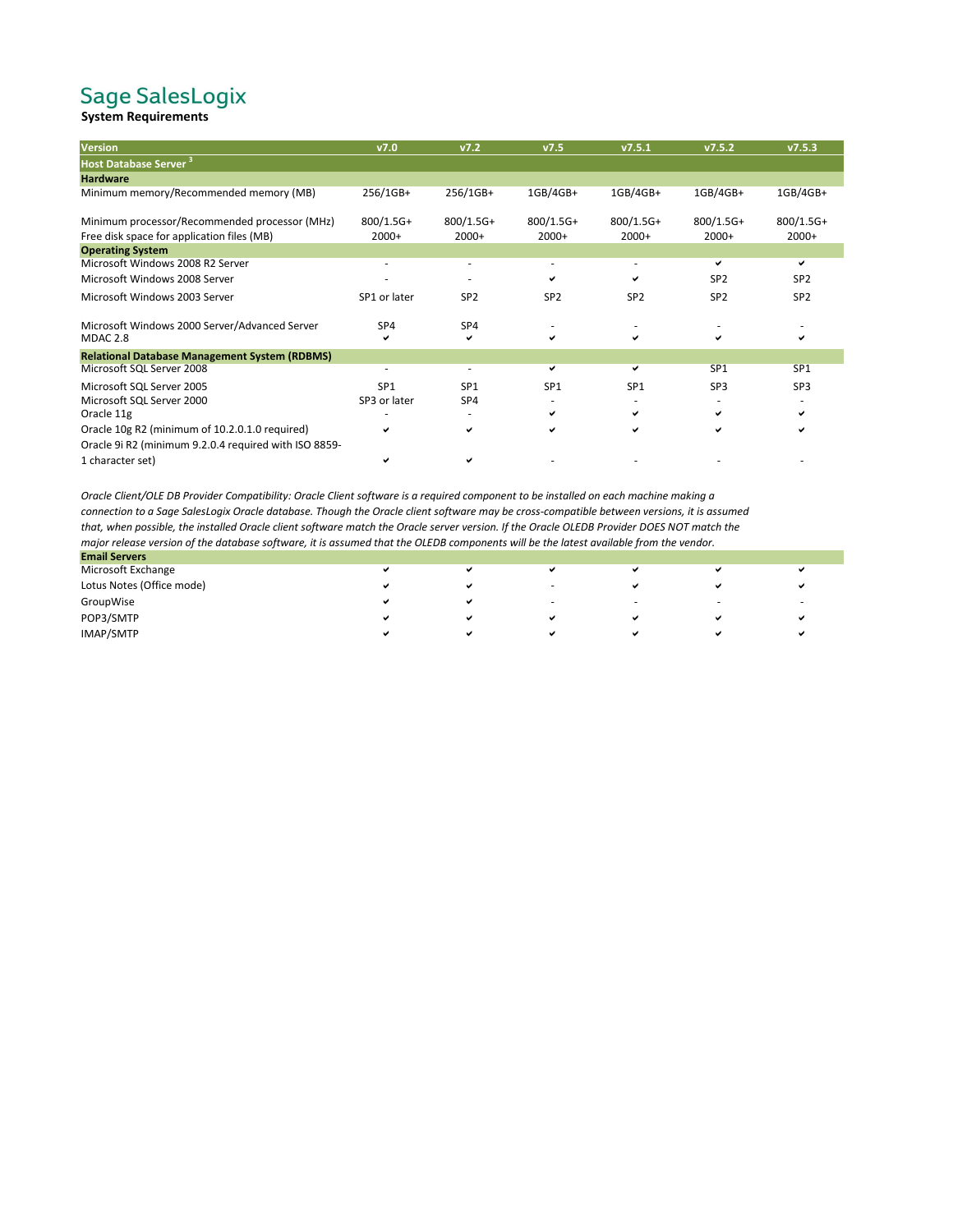## Sage SalesLogix<br>System Requirements

| <b>Version</b>                                                                                                                              | V7.0         | V7.2            | v7.5            | V7.5.1          | v7.5.2          | v7.5.3          |
|---------------------------------------------------------------------------------------------------------------------------------------------|--------------|-----------------|-----------------|-----------------|-----------------|-----------------|
| Application Server (May reside on same hardware as Synchronization Server depending on size of database and number of remotes) <sup>3</sup> |              |                 |                 |                 |                 |                 |
| <b>Hardware</b>                                                                                                                             |              |                 |                 |                 |                 |                 |
| Minimum memory/Recommended memory (MB)                                                                                                      | 256/1GB+     | 256/1GB+        | $512/1GB+$      | 512/1GB+        | 512/1GB+        | 512/1GB+        |
| Minimum processor/Recommended processor (MHz)                                                                                               | $450/1.5G+$  | 450/1.5G+       | $450/1.5G+$     | 450/1.5G+       | 450/1.5G+       | 450/1.5G+       |
| Free disk space for application files (MB)                                                                                                  | $2000+$      | $2000+$         | $2000+$         | $2000+$         | $2000+$         | $2000+$         |
| <b>Operating System</b>                                                                                                                     |              |                 |                 |                 |                 |                 |
| Microsoft Windows 2008 R2 Server                                                                                                            |              |                 |                 |                 | $\checkmark$    | $\checkmark$    |
| Microsoft Windows 2008 Server                                                                                                               |              |                 | ✔               | ✔               | SP <sub>2</sub> | SP <sub>2</sub> |
| Microsoft Windows 2003 Server                                                                                                               | SP1 or later | SP <sub>2</sub> | SP <sub>2</sub> | SP <sub>2</sub> | SP <sub>2</sub> | SP <sub>2</sub> |
| Microsoft Windows 2000 Server/Advanced Server<br><b>MDAC 2.8</b>                                                                            | SP4          | SP4<br>✓        | ✓               | ✔               | $\checkmark$    | ✔               |
| <b>Synchronization Server<sup>3</sup></b>                                                                                                   |              |                 |                 |                 |                 |                 |
| <b>Hardware</b>                                                                                                                             |              |                 |                 |                 |                 |                 |
| Minimum memory/Recommended memory (MB)                                                                                                      | $256/512+$   | $256/512+$      | 256/512+        | $256/512+$      | 256/512+        | 256/512+        |
| Minimum processor/Recommended processor (MHz)                                                                                               | 450/800+     | 450/800+        | 450/800+        | 450/800+        | 450/800+        | 450/800+        |
| Free disk space for application files (MB)                                                                                                  | $2000+$      | $2000+$         | $2000+$         | $2000+$         | $2000+$         | $2000+$         |
| <b>Operating System</b>                                                                                                                     |              |                 |                 |                 |                 |                 |
| Microsoft Windows 2008 R2 Server                                                                                                            |              |                 |                 |                 | ✓               | ✔               |
| Microsoft Windows 2008 Server                                                                                                               |              |                 | ✔               | ✔               | SP <sub>2</sub> | SP <sub>2</sub> |

Microsoft Windows 2003 Server SP1 or later SP2 SP2 SP2 SP2 SP2 SP2 SP2

Microsoft Windows 2000 Server/Advanced Server SP4 SP4 - - - - MDAC 2.8

| <b>Remote Office Server<sup>3</sup></b>              |                 |                 |                 |                 |                 |                 |
|------------------------------------------------------|-----------------|-----------------|-----------------|-----------------|-----------------|-----------------|
| <b>Hardware</b>                                      |                 |                 |                 |                 |                 |                 |
| Minimum memory/Recommended memory (MB)               | 256/1GB+        | 256/1GB+        | 512/1GB+        | $512/1GB+$      | $512/1GB+$      | 512/1GB+        |
| Minimum processor/Recommended processor (MHz)        | $450/1.5G+$     | $450/1.5G+$     | $1.5G/2.0G+$    | $1.5G/2.0G+$    | $1.5G/2.0G+$    | $1.5G/2.0G+$    |
| Free disk space for application files (MB)           | $2000+$         | $2000+$         | $2000+$         | $2000+$         | $2000+$         | $2000+$         |
| <b>Operating System</b>                              |                 |                 |                 |                 |                 |                 |
| Microsoft Windows 2008 R2 Server                     | ٠               | ٠               | ٠               | ٠               | ✓               | ✓               |
| Microsoft Windows 2008 Server                        |                 |                 | ✓               | ✓               | SP <sub>2</sub> | SP <sub>2</sub> |
| Microsoft Windows 2003 Server                        | SP1 or later    | SP <sub>2</sub> | SP <sub>2</sub> | SP <sub>2</sub> | SP <sub>2</sub> | SP <sub>2</sub> |
| Microsoft Windows 2000 Server/Advanced Server        | SP <sub>4</sub> | SP <sub>4</sub> | ٠               | ٠               | $\sim$          | ٠               |
| <b>MDAC 2.8</b>                                      | ✓               | ✓               | ✓               | ✓               | $\checkmark$    | ✔               |
| <b>Relational Database Management System (RDBMS)</b> |                 |                 |                 |                 |                 |                 |
| Microsoft SQL Server 2008                            |                 | ٠               | ✔               | ✓               | SP <sub>1</sub> | SP <sub>1</sub> |
| Microsoft SQL Server 2005                            | SP <sub>1</sub> | SP <sub>1</sub> | SP <sub>1</sub> | SP <sub>1</sub> | SP <sub>3</sub> | SP <sub>3</sub> |
| Microsoft SQL Server 2000                            | SP3 or later    | SP4             |                 | -               |                 | ٠               |
| <b>Web Host Server</b>                               |                 |                 |                 |                 |                 |                 |

| <b>Hardware</b>                                                                                      |              |              |              |              |                 |                 |
|------------------------------------------------------------------------------------------------------|--------------|--------------|--------------|--------------|-----------------|-----------------|
| Minimum memory/Recommended memory (MB)                                                               | 256/1GB+     | 256/1GB+     | 1GB/4.0GB+   | 1GB/4.0GB+   | 1GB/4.0GB+      | 1GB/4.0GB+      |
| Minimum processor/Recommended processor (MHz)<br>Free disk space for application files and web pages | $450/1.5G+$  | $450/1.5G+$  | $1.5G/2.0G+$ | $1.5G/2.0G+$ | $1.5G/2.0G+$    | $1.5G/2.0G+$    |
| (MB)                                                                                                 | $350+$       | $350+$       | $500+$       | $500+$       | $500+$          | $500+$          |
| <b>Operating System</b>                                                                              |              |              |              |              |                 |                 |
| Microsoft Windows 2008 R2 Server with IIS 7.5 <sup>4</sup>                                           |              |              |              |              | ✓               | ✓               |
| Microsoft Windows 2008 Server with IIS 7.0 <sup>4</sup>                                              |              |              | ✓            | ✔            | SP <sub>2</sub> | SP <sub>2</sub> |
| Microsoft Windows 2003 Server with IIS 6.0                                                           |              | ✓            | ✔            | ✔            | SP <sub>2</sub> | SP <sub>2</sub> |
| Microsoft Windows 2000 Server/Advanced Server with                                                   |              |              |              |              |                 |                 |
| $\overline{1}$ IIS 5.0                                                                               | SP3 or later | SP3 or later |              |              |                 |                 |
| <b>MDAC 2.8</b>                                                                                      |              |              | ✔            | ✓            | ✓               | ✓               |
| Microsoft .NET Framework 2.0 with ASP.NET                                                            |              |              |              |              |                 |                 |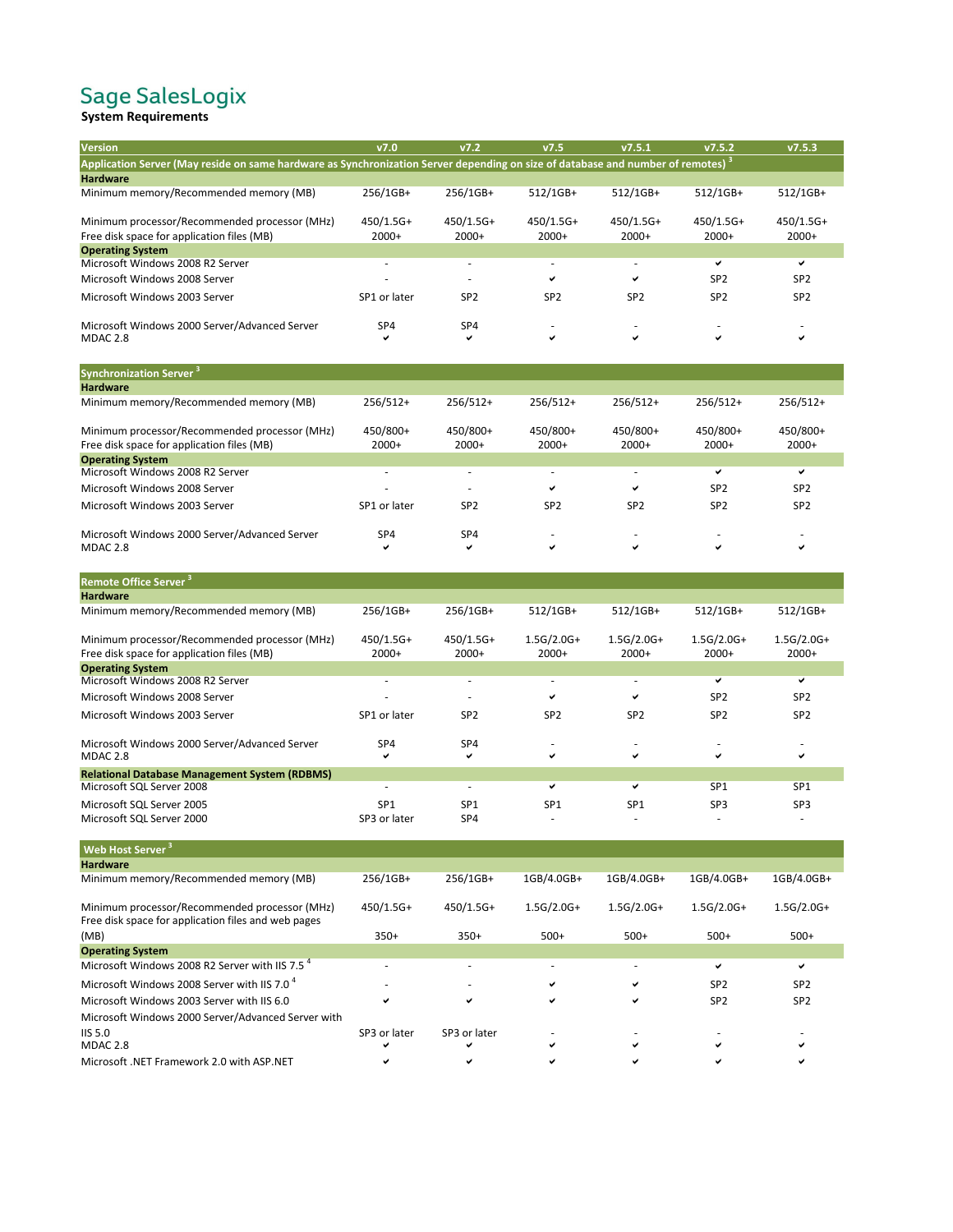### Sage SalesLogix

### **System Requirements**

| <b>Version</b>                                                                                       | V7.0         | V7.2         | V7.5                              | V7.5.1                            | v7.5.2                            | v7.5.3                            |
|------------------------------------------------------------------------------------------------------|--------------|--------------|-----------------------------------|-----------------------------------|-----------------------------------|-----------------------------------|
| <b>Web Reporting Server<sup>3</sup></b>                                                              |              |              |                                   |                                   |                                   |                                   |
| <b>Hardware</b>                                                                                      |              |              |                                   |                                   |                                   |                                   |
| Minimum memory/Recommended memory (MB)                                                               | 256/1GB+     | 256/1GB+     | 256/1GB+                          | 256/1GB+                          | 256/1GB+                          | 256/1GB+                          |
| Minimum processor/Recommended processor (MHz)<br>Free disk space for application files and web pages | $450/1.5G+$  | $450/1.5G+$  | $450/1.5G+$                       | $450/1.5G+$                       | $450/1.5G+$                       | $450/1.5G+$                       |
| (MB)                                                                                                 | $350+$       | $350+$       | $350+$                            | $350+$                            | $350+$                            | $350+$                            |
| <b>Operating System<sup>5</sup></b>                                                                  |              |              |                                   |                                   |                                   |                                   |
| Microsoft Windows 2003 Server with IIS 6.0                                                           | ✓            | ✓            | ✔                                 | ✔                                 | SP <sub>2</sub>                   | SP <sub>2</sub>                   |
| Microsoft Windows 2000 Server/Advanced Server with                                                   |              |              |                                   |                                   |                                   |                                   |
| <b>IIS 5.0</b>                                                                                       | SP3 or later | SP3 or later | $\overline{\phantom{a}}$          | $\overline{\phantom{a}}$          | ۰                                 | ۰                                 |
| <b>MDAC 2.8</b>                                                                                      | ✔            | ✓            | ✔                                 | ✓                                 | ✓                                 | $\checkmark$                      |
| <b>Reporting</b>                                                                                     |              |              |                                   |                                   |                                   |                                   |
| Crystal Reports Server                                                                               | ✔            | ✓            | XI R <sub>2</sub> SP <sub>4</sub> | XI R <sub>2</sub> SP <sub>4</sub> | XI R <sub>2</sub> SP <sub>4</sub> | XI R <sub>2</sub> SP <sub>4</sub> |

#### **Web Phone**

#### **Qualified Web Phones and Service Providers**

*Sage SalesLogix for Web Phones includes HDML and WML templates for US and international customers. The templates have been qualified with the Openwave browser and platform. Additional carriers and phones may be compatible and may be qualified in the future.*

*Openwave-compatible phones are listed at: http://upmkt.openwave.com/dev\_phones/phones.cfm Openwave*

*Compatible carriers are listed at: http://upmkt.openwave.com/dev\_carriers/carriers.cfm*

#### **Notes**

1. .NET Framework is required if hosting a portal e.g. remote client.

2. Active Mail features not available.

3. 64-bit systems are supported but must be set to run in 32-bit compatibility mode.

4. IIS must run in v6 mode.

5. Crystal Reports XI R2 SP3 is not compatible with Windows 2008.

6. SalesLogix includes Crystal Reports Server XI R2 SP3. The XI R2 SP4 version is required for 64-bit systems, and must be obtained and installed separately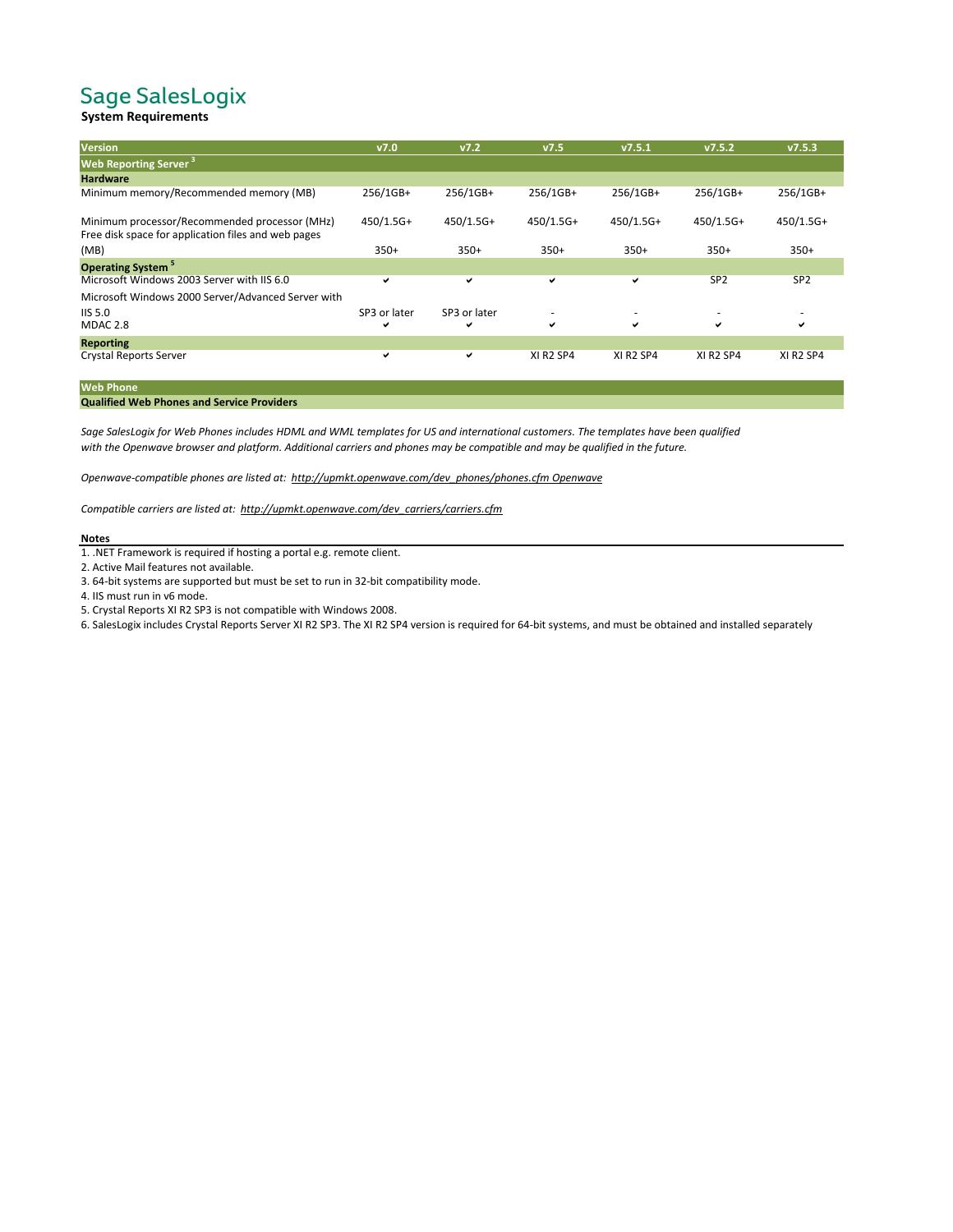*The hardware requirements for Sage SalesLogix v7.5.3are a guideline only. Hardware requirements depend on the number of users, activity, size of database, number of records, Operating System, and RDBMS, among other factors.*

> *The software requirements show all qualified software for use with Sage SalesLogix v7.5.3. "√" indicates Qualified. Component tested for Version.Release shown. "-" indicates Not Qualified. Component not tested for Version.Release shown.*

*Customers with active Maintenance & Support agreements may contact Technical Support if their environment includes components that have not been qualified. However, troubleshooting will be limited and no fixes related to the non-qualified component will be available.*

*Note that Sage generally does not perform additional qualification testing on a released version of SalesLogix with newer service packs for operating systems and applications.*

### **Sage SalesLogix**

### **Mobile System Requirements**

| <b>Version</b>                              | v5.6         |  |  |
|---------------------------------------------|--------------|--|--|
| <b>Device</b>                               |              |  |  |
| <b>Operating System</b>                     |              |  |  |
| BlackBerry <sup>1</sup>                     |              |  |  |
| BlackBerry OS 4.2                           | $\checkmark$ |  |  |
| BlackBerry OS 4.3                           |              |  |  |
| BlackBerry OS 4.5                           |              |  |  |
| BlackBerry OS 4.6                           |              |  |  |
| BlackBerry OS 4.7                           |              |  |  |
| BlackBerry OS 5.0 <sup>2</sup>              |              |  |  |
| BlackBerry Desktop Manager 4.2              |              |  |  |
| BlackBerry Desktop Manager 4.7              |              |  |  |
| BlackBerry Desktop Manager 5.0              |              |  |  |
| BlackBerry Enterprise Server 4.1.x          |              |  |  |
| BlackBerry Enterprise Server 5.0            |              |  |  |
| <b>BlackBerry Enterprise Server Express</b> |              |  |  |
| <b>Windows Mobile</b>                       |              |  |  |
| Windows Mobile 6.0                          |              |  |  |
| Windows Mobile 6.1                          |              |  |  |
| Windows Mobile 6.5                          |              |  |  |
| ActiveSync 4.5                              |              |  |  |
| Windows Mobile Device Center 6.1            |              |  |  |
| Mobile Platform <sup>3</sup>                |              |  |  |
| <b>Operating System</b>                     |              |  |  |

| Operating aystem                                                                |   |  |
|---------------------------------------------------------------------------------|---|--|
| Windows Server 2003                                                             |   |  |
| Windows Server 2008                                                             |   |  |
| <b>IIS 6.0</b>                                                                  |   |  |
| <b>IIS 7.0</b>                                                                  |   |  |
| Sage SalesLogix - Client (Should match SalesLogix Server version)               |   |  |
| SalesLogix v7.2.2                                                               | v |  |
| SalesLogix v7.5                                                                 |   |  |
| SalesLogix v7.5.1                                                               |   |  |
| SalesLogix v7.5.2                                                               |   |  |
| Relational Database Management System (RDBMS) - For hosting designer databases: |   |  |
| Microsoft SQL Server 2005                                                       |   |  |
| Microsoft SQL Server 2005 Express                                               |   |  |
| Microsoft SQL Server 2008                                                       |   |  |
| OSQL Utility <sup>4</sup>                                                       |   |  |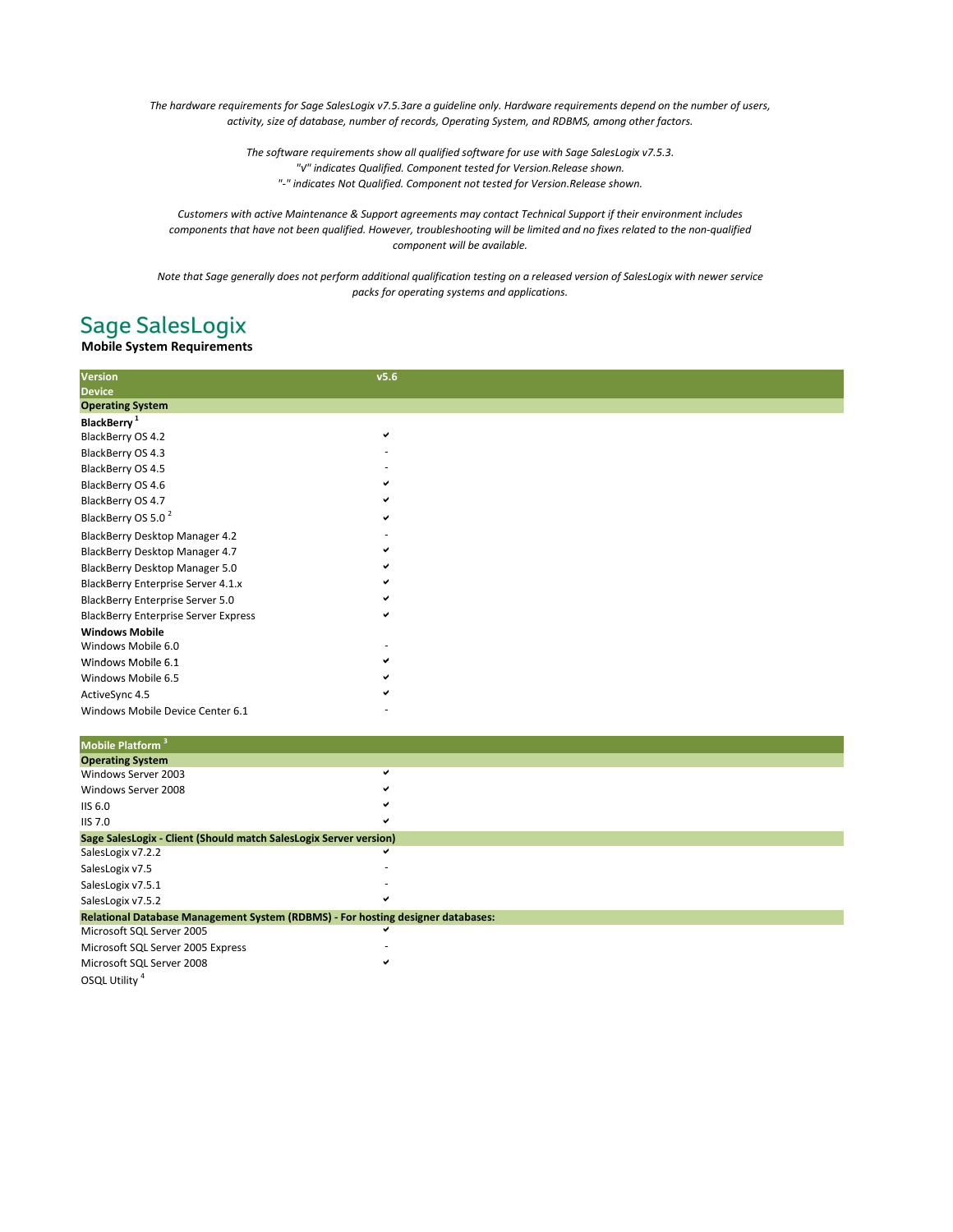### Sage SalesLogix

### **Mobile System Requirements**

| Version                          | v5.6                                                                            |  |
|----------------------------------|---------------------------------------------------------------------------------|--|
|                                  | Relational Database Management System (RDBMS) - For hosting deployment/queuing: |  |
| Microsoft SQL Server 2005        |                                                                                 |  |
| Microsoft SQL Server 2008        |                                                                                 |  |
| Oracle 10g                       |                                                                                 |  |
| Oracle 11g                       |                                                                                 |  |
| OSQL Utility <sup>4</sup>        |                                                                                 |  |
| <b>License Types<sup>5</sup></b> |                                                                                 |  |
| Standard                         |                                                                                 |  |
| Enterprise                       |                                                                                 |  |
| <b>Mobile Administrator</b>      |                                                                                 |  |
| <b>Operating System</b>          |                                                                                 |  |
| Windows XP Professional          |                                                                                 |  |
| <b>Windows Vista Business</b>    |                                                                                 |  |
| Windows 7                        |                                                                                 |  |
| Windows Server 2003              |                                                                                 |  |
|                                  |                                                                                 |  |
| Windows Server 2008              |                                                                                 |  |
| <b>Mobile Architect</b>          |                                                                                 |  |
| <b>Operating System</b>          |                                                                                 |  |
| Windows XP Professional          |                                                                                 |  |
| <b>Windows Vista Business</b>    |                                                                                 |  |
| Windows 7                        |                                                                                 |  |
| Windows Server 2003              |                                                                                 |  |
| Windows Server 2008              |                                                                                 |  |
|                                  |                                                                                 |  |

#### Notes

1. Operating system versions are carrier specific. Be sure to use the operating system and/or upgrades provided by your carrier. The version of Desktop Manager required depends on the OS version of the device.

2. See related Hot Fix, applies to BlackBerrry OS builds 5.0.0.386 and higher.

3. SalesLogix Mobile should be installed separately from SalesLogix. The platform should be installed on a dedicated server which is not

functioning as a domain controller. The following are automatically installed and validated through the Mobile Platform Setup: ASP.NET 2.0 and J# 2.0 (for BlackBerry).

4. Microsoft Win32 command prompt utility for ad hoc, interactive execution of Transact-SQL statements and scripts required when database server is a different server than the Web server.

5. Personal Server not available in v5.6 forward.